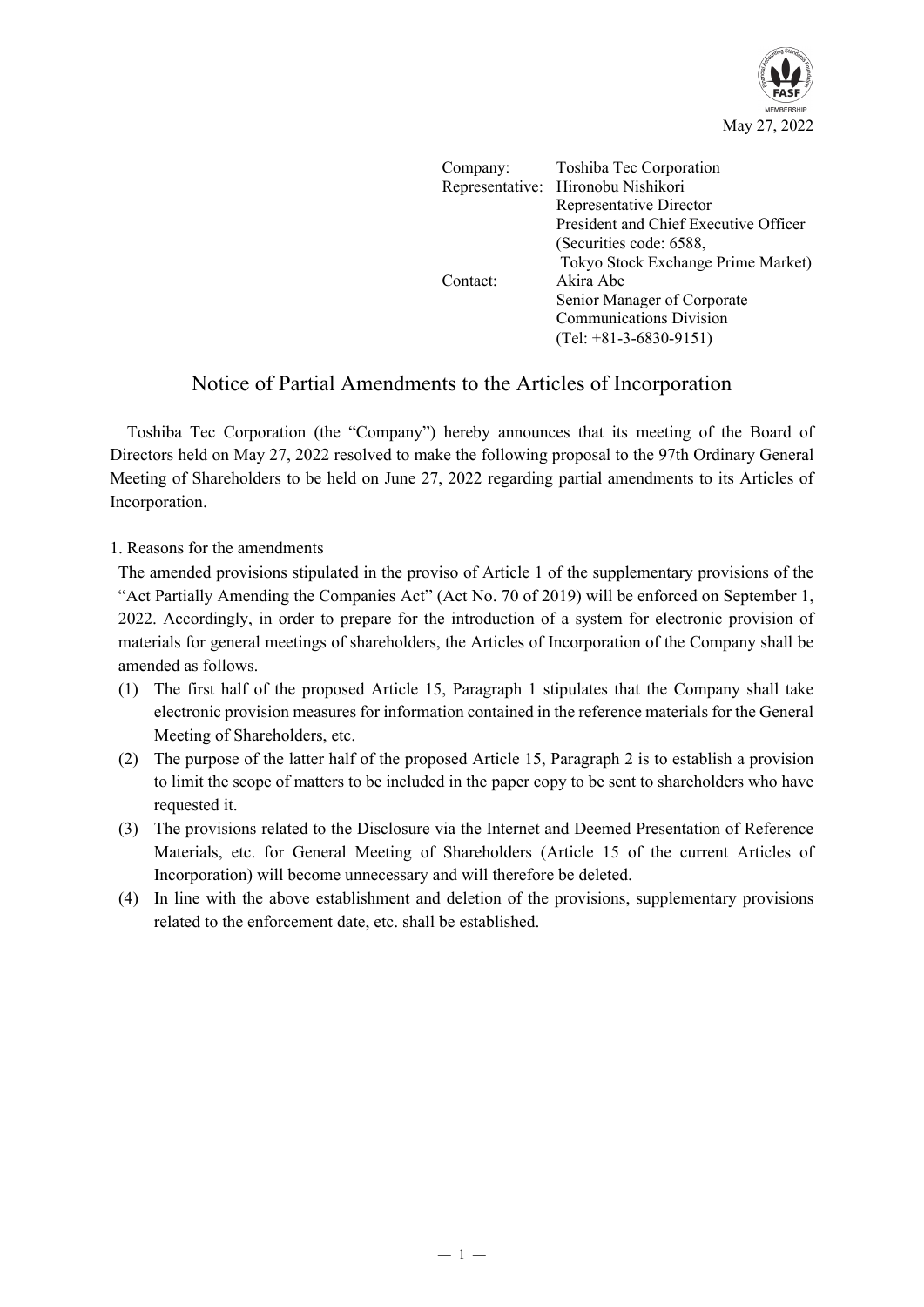## 2. Details of the amendments

The details of the amendments are as follows.

|                                                                       | (Underlines indicate amended sections)                                             |
|-----------------------------------------------------------------------|------------------------------------------------------------------------------------|
| Current Articles of Incorporation                                     | Proposed amendments                                                                |
| (Disclosure via the Internet<br>and Deemed                            | <deleted></deleted>                                                                |
| Presentation of Reference Materials, etc. for                         |                                                                                    |
| <b>General Meeting of Shareholders</b> )                              |                                                                                    |
| Article 15. In convening a General Meeting of                         |                                                                                    |
| Shareholders, the Company may                                         |                                                                                    |
| deem that the information relating to                                 |                                                                                    |
| the matters to be stated or indicated                                 |                                                                                    |
| in reference materials for the General                                |                                                                                    |
| Meeting of Shareholders, business                                     |                                                                                    |
| reports, financial statements and                                     |                                                                                    |
| consolidated financial statements<br>shall have been presented to the |                                                                                    |
| shareholders if such information is                                   |                                                                                    |
| disclosed through a method that uses                                  |                                                                                    |
| the Internet pursuant to laws and                                     |                                                                                    |
| ordinances.                                                           |                                                                                    |
|                                                                       |                                                                                    |
| <newly established=""></newly>                                        | (Electronic Provision Measures, etc.)                                              |
|                                                                       | Article 15. The Company shall, when convening                                      |
|                                                                       | a General Meeting of Shareholders,                                                 |
|                                                                       | take electronic provision measures                                                 |
|                                                                       | for information contained in the                                                   |
|                                                                       | Reference Materials for the General                                                |
|                                                                       | Meeting of Shareholders, etc.                                                      |
|                                                                       | Among the matters to be provided                                                   |
|                                                                       | electronic<br>through<br>provision                                                 |
|                                                                       | measures, the Company may choose                                                   |
|                                                                       | not to include all or part of the                                                  |
|                                                                       | matters stipulated in the Ordinance of                                             |
|                                                                       | the Ministry of Justice in the paper                                               |
|                                                                       | copy to be sent to shareholders who                                                |
|                                                                       | have requested it by the record date                                               |
|                                                                       | for voting rights.                                                                 |
|                                                                       |                                                                                    |
| <newly established=""></newly>                                        | <b>Supplementary Provisions</b><br>1. The amendments to Article 15 of the Articles |
|                                                                       | of Incorporation shall take effect from                                            |
|                                                                       | September 1, 2022, the date of enforcement of                                      |
|                                                                       | the amended provisions stipulated in the                                           |
|                                                                       | proviso of Article 1 of the supplementary                                          |
|                                                                       | provisions of the Act Partially Amending the                                       |
|                                                                       | Companies Act (Act No. 70 of 2019) (the                                            |
|                                                                       | "Enforcement Date").                                                               |